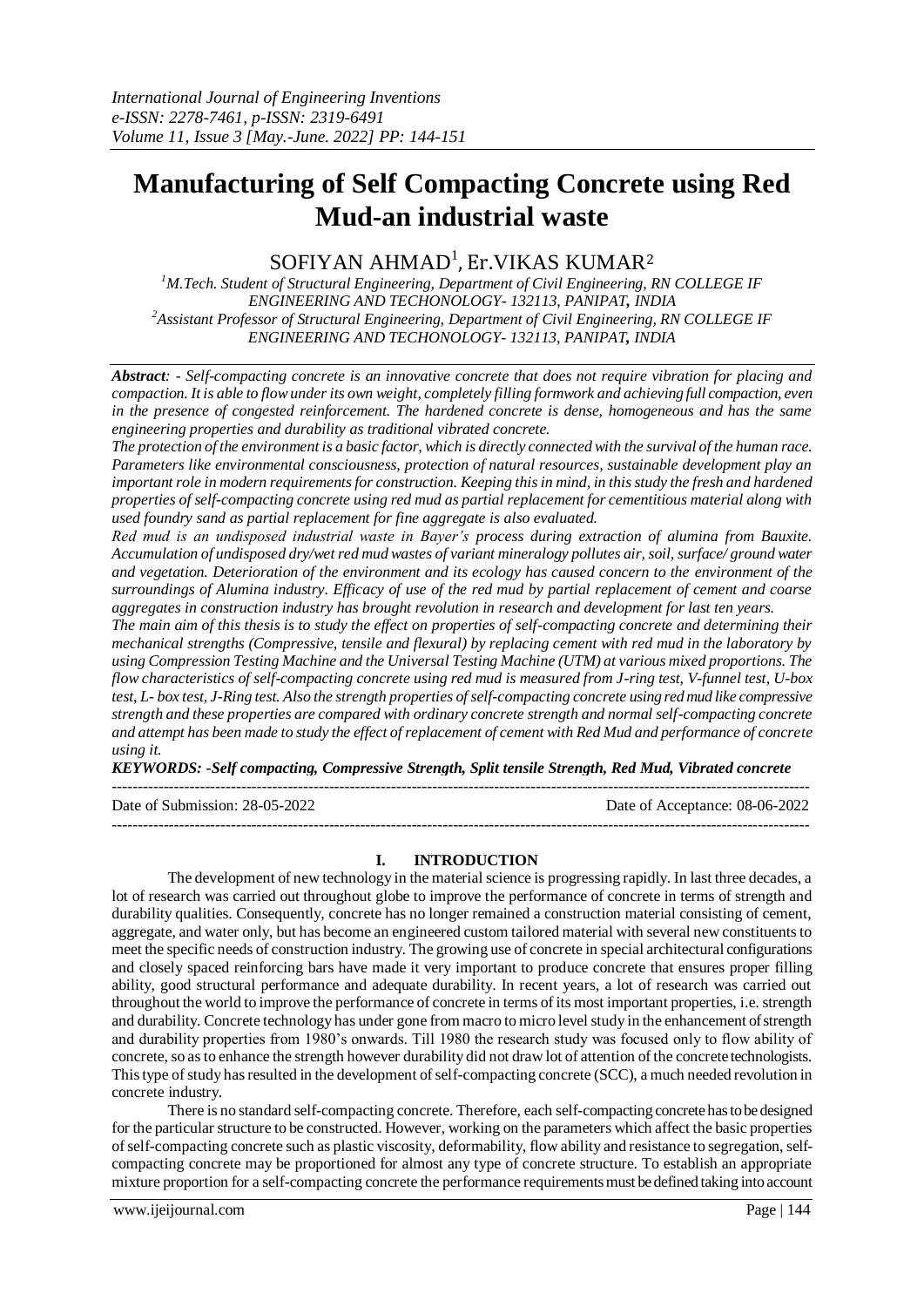the structural conditions such as shape, dimensions, reinforcement density and construction conditions. The construction conditions include methods of transporting, placing, finishing and curing. The specific requirement of self-compacting concrete is its capacity for self-compaction, without vibration, in the fresh state. Other performances such as strength and durability should be established as for normal concrete.

To meet the concrete performance requirements, the following three types of self-compacting concretes are available.

**a) Powder type of self-compacting concrete:** This is proportioned to give the required self-compatibility by reducing the water-powder (material<0.1mm) ratio and provide adequate segregation resistance. Super plasticizer and air entraining admixtures give the required deformability.

**b) Viscosity agent type self-compacting concrete:** This type is proportioned to provide self-compaction by the use of viscosity modifying admixture to provide segregation resistance. Super plasticizers and air entraining admixtures are used for obtaining the desired deformability.

**c) Combination type self-compacting concrete:** This type is proportioned so as to obtain self-compact ability mainly by reducing the water powder ratio, as in the powder type, and a viscosity modifying admixture is added to reduce the quality fluctuations of the fresh concrete due to the variation of the surface moisture content of the aggregates and their gradations during the production. This facilitates the production control of the concrete.

# **OBJECTIVE OF THE STUDY**

Now having a look over history of SCC, question arises that what is needed to go for SCC? So, here are some of the important aspects to go with SCC:

Foundry sand and red mud has pozzolanic properties hence increasing the binding properties and gives the better strength at the same time it reduces the cost problems. And also reduces the following problems.

1. Foundry waste dumping

2. Red mud dumping.

In dumping land become useless. It starts polluting the groundwater. So it should be used in some constructive fashion.

# **II. LITERATURE REVIEW**

**1**.Kushwaha et al. (2013), have reported that the use of red mud as an admixture up to 2% will improve the compressive strength and if over 2% of red mud is added then the strength stars decreasing.

**2**.Siddique et al. (2008) have reported that compressive strength, split tensile strength, flexural strength and modulus of elasticity of concrete mixtures increased with the increase in addition of used foundry sand (UFS) and also with age. Increase in compressive strength varied between 8% and 19% depending upon UFS percentage and testing age, whereas it was between 6.5% and 14.5% for splitting-tensile strength, 7% and 12% for flexural strength, and 5% and 12% for modulus of elasticity.

**3**.Singh et al (2011) reported that partial replacement of UFS i.e. up to 15% will increase the strength properties of concrete.

4.Singh et al. (2011), have reported that waste foundry sand can be suitably used in making structural grade concrete.

**4**.Basar et al. (2012), have reported that waste foundry sand can be used as replacement of 20% of regular sand without compromising the mechanical and physical properties.

**5**.Yahia et al. 1999, Bouzoubaa, and Lachemi 2001, Persson 2002, Naik and Kumar 2003 have reported that SCC gives wide opportunity for the use of high-volumes of byproduct materials such as fly ash, lime stone powder, quarry dust etc, since a higher volume of powder material is required for enhancing the cohesiveness and reducing the amount of superplasticizer and viscosity modifying agents.

**6**.Case study: effective utilization of red mud as alternate raw material - dalmia cement (bharat) limited. Project Implemented by: Dalmia Cement (Bharat) Limited in 2009

# **III. MATERIALS AND METHODOLGY**

The SCC concept can be stated as the concrete that meets special performance and uniformity requirements that cannot always be obtained by using conventional ingredients, normal mixing procedure and curing practices. The SCC is an engineered material consisting of cement, aggregates, water and admixtures with several new constituents like colloidal silica, pozzolanic materials, chemical admixtures to take care of specific requirements, such as, high-flow ability, compressive strength, high workability, enhanced resistances to chemical or mechanical stresses, lower permeability, durability, resistance against segregation, and possibility under dense reinforcement conditions.

The properties, such as, fluidity and high resistance to segregation enables the placement of concrete without vibrations and with reduced labor, noise and much less wear and tear of equipment.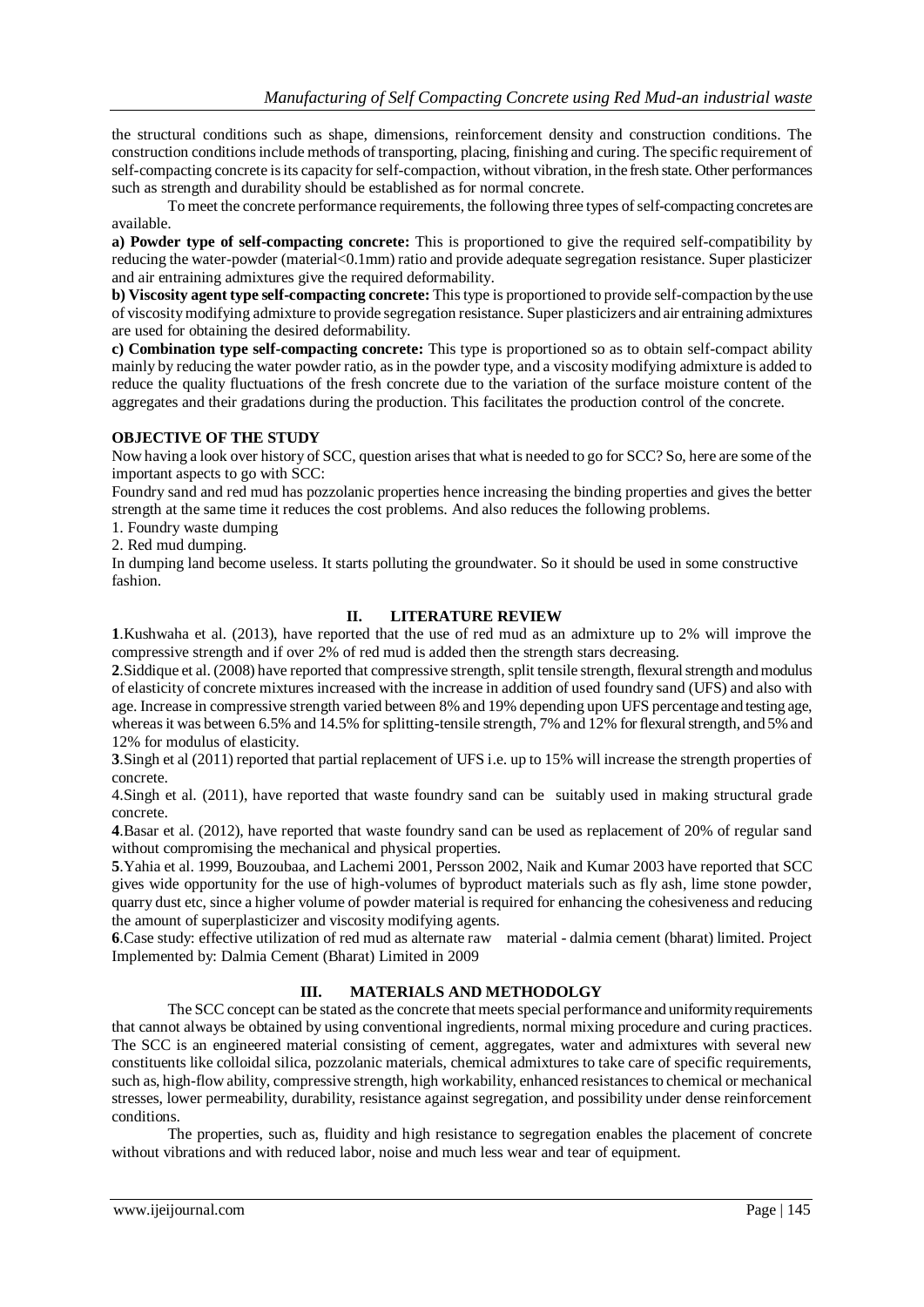Use of SCC overcomes the problem of concrete placement in heavily reinforced sections and it helps to shorten construction period.

Self-compacting concrete is growing rapidly, especially in the precast market where its advantages are rapidly understood and utilized.

Super plasticizer enhances deformability and with the reduction of water/powder segregation resistance is increased.

High deformability and high segregation resistance is obtained by limiting the amount of coarse aggregate. However, the high dosage of super-plasticizer used for reduction of the liquid limit and for better workability, the high powder content as 'lubricant' for the coarse aggregates, as well as the use of viscosity-agents

to, as well as the use of viscosity-agents to increase the viscosity of the concrete have to be taken into account.

Now in this thesis I have used replacement of cement by volume by red mud and foundry waste.

Also conventional method of waste red mud in ponds has often adverse environmental impact and during monsoon waste may be carried by runoff to the surface water course and a result of leaching may cause contamination of ground water, for further disposal of large quantities of red mud dumped, produces problems of storage occupying of a lot of space at present about 60 million tons of red mud is generated annually worldwide which is not being recycled satisfactorily.

#### **IV. INGRADIENTS OF SCC**

SCC is something different than the conventional concrete or modification of conventional concrete. It has similar ingredients such as aggregate binder, however there blending is changed so as to get the advantage of selfcompactness.

**4.1.1 Cement: -** Generally Portland cement is used for SCC.

**4.1.2 Aggregates: -** The maximum size of aggregate is generally limited to 20mm. Aggregate of size 10 mm is desirable for structures having congested reinforcement. Wherever possible, size of aggregate higher than 20 mm could also be used. Well graded cubical or rounded aggregate are desirable. Aggregates should be of uniform quality with respect to shape and grading.

Fine aggregate can be natural or manufactured. The grading must be uniform throughout the work. The moisture content or absorption characteristics must be closely monitored as quality of SCC will be sensitive to such changes. Particles smaller than 0.125mm i.e. 125-micron size are considered as FINES which contribute to the powder content.

**4.1.3 Mixing water:** - Ordinary potable water of normally pH 7 is used for mixing and curing the concrete specimen.

**4.1.4 Admixtures for SCC: -** An admixture is a material other than water, aggregates and cement and is added to the batch immediately before or during its mixing. Admixtures are used to improve or give special properties to concrete. The use of admixture should offer an improvement not economically attainable by adjusting the proportions of cement and aggregates and should not adversely affect any properties of the concrete.

# **V. SCC AND MEASUREMENT OF IT'S FLOW PROPERTIES**

It is important to appreciate that none of the test methods for SCC has yet been standardized and the tests described are not yet perfected or standardized. The methods presented here are descriptions rather than fully detailed procedures. They are mainly ad-hoc methods, which have

#### **5.2. TEST METHODS**

#### **5.2.1 SLUMP FLOW TEST.**

The slump flow is used to assess the horizontal free flow of SCC in the absence of obstructions. It was first developed in Japan for use in assessment of underwater concrete. The test method is based on the test method for determining the slump. The diameter of the concrete circle is a measure for the filling ability of the concrete. **Equipment used**

The apparatus is shown in figure.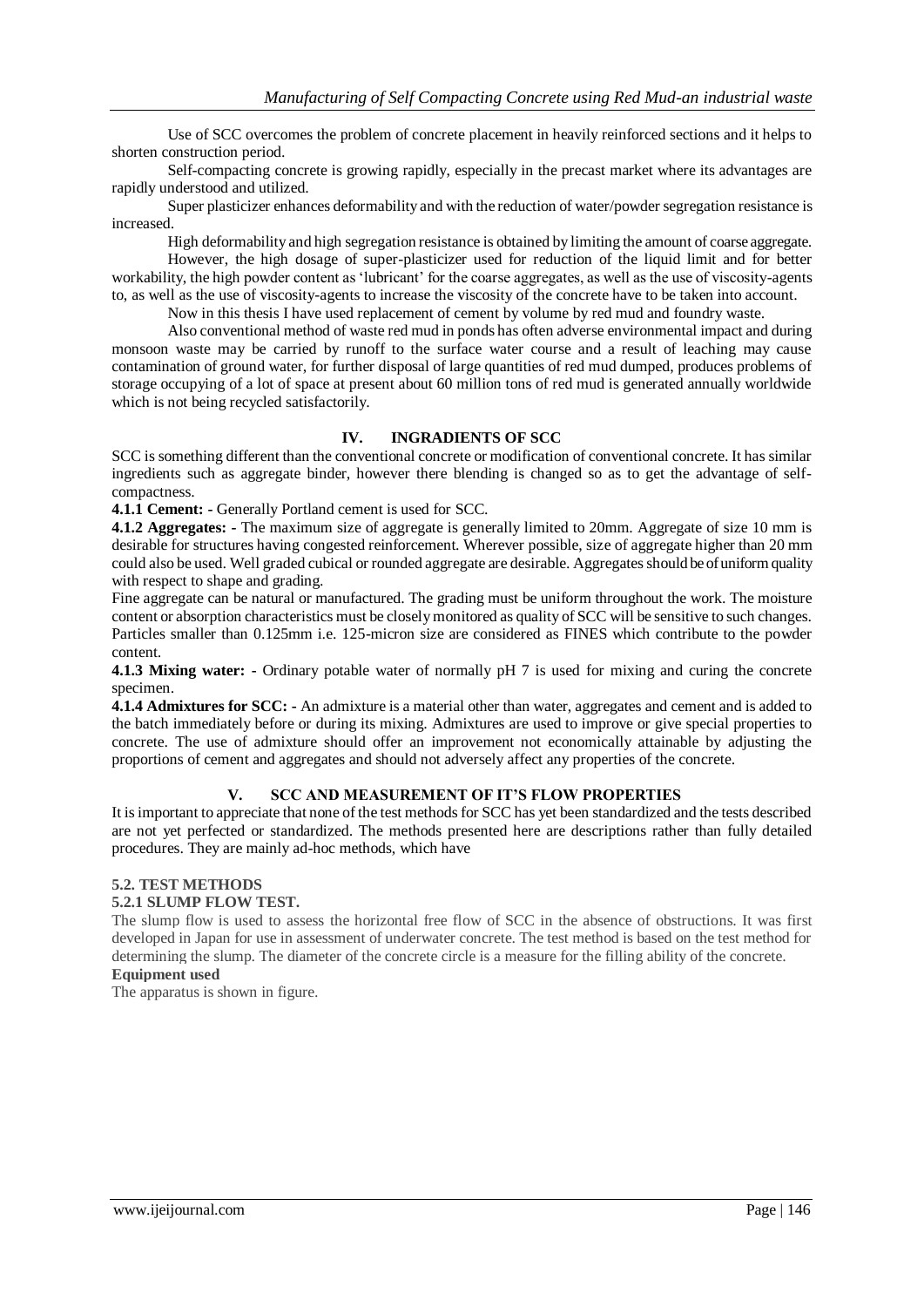

#### **5.2.2 U box test method**

The test was developed by the Technology Research Centre of the Taisei Corporation in Japan. Sometimes the apparatus is called a "box shaped" test. The test is used to measure the filling ability of self-compacting concrete. The apparatus consists of a vessel divided by a middle wall into two compartments, shown by R1 and R2 in **Fig.**



#### **5.2.3 L box test method**

This test, based on a Japanese design for underwater concrete, has been described by Peterson. The test assesses the flow of the concrete, and also the extent to which it is subjected to blocking by reinforcement. The apparatus is shown in figure.



#### **5.2.4 Orimet Test**

The Orimet was developed at the University of Paisley as a method for assessment of highly workable, flowing fresh concrete mixes on construction sites. The equipment is shown in figure.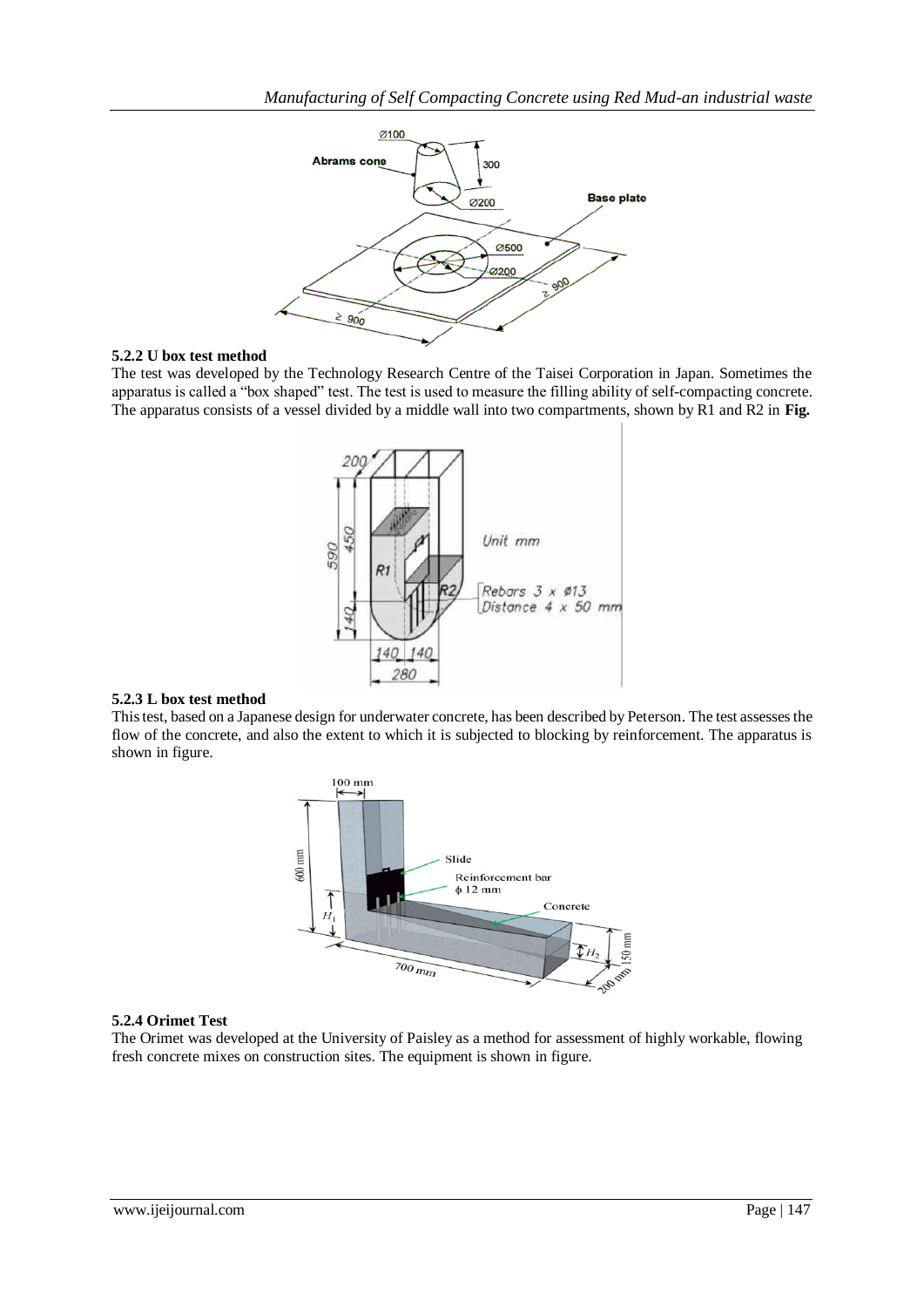

# **5.2.5. J-RING TEST**

The principle of J Ring test may be Japanese, but no references are known. The J Ring test itself has been developed at the University of Paisley. The test is used to determine the passing ability of the concrete.



**5.5.6.Suggested value of acceptance for different test methods of SCC**

| Sl No. | Method                               | Unit      | Typical Range of values |         |
|--------|--------------------------------------|-----------|-------------------------|---------|
|        |                                      |           | Maximum                 | Minimum |
| 1.     | Slump flow by Abrams cone            | Mm        | 600                     | 800     |
| 2.     | T50cm slump flow                     | Sec       |                         |         |
| 3.     | J-ring                               | Mm        |                         | 10      |
| 4.     | V-funnel                             | Sec       | 6                       | 12      |
| 5.     | Time increase, V-funnel at T5minutes | Sec       |                         |         |
| 6.     | $L$ -box                             | $h_2/h_1$ | 0.8                     | 1.0     |
| ┑      | $U-box$                              | $h_2-h_1$ | $\Omega$                | 30      |
| 8.     | Fill-box                             | $\%$      | 90                      | 100     |
| 9.     | GTM screen stability test            | %         |                         | 15      |

# **VI. RED MUD TEST RESULTS OF SELF COMPACTING CONCRETE CONTAINING THE COMBINATION OF ADMIXTURES (SP+VMA)**

# **6.1 Compressive Strength Test Results**

The following tables give the test results of effect of addition of red mud in various percentages on the properties of self-compacting concrete containing an admixture combination (SP+VMA) Compressive strength test results of self-compacting concrete containing the combination of admixtures (SP+VMA) with various percentages of red mud

The following table below gives the overall results of compressive strength of self-compacting concrete containing the combination of admixtures (SP+VMA) for various percentage addition of red mud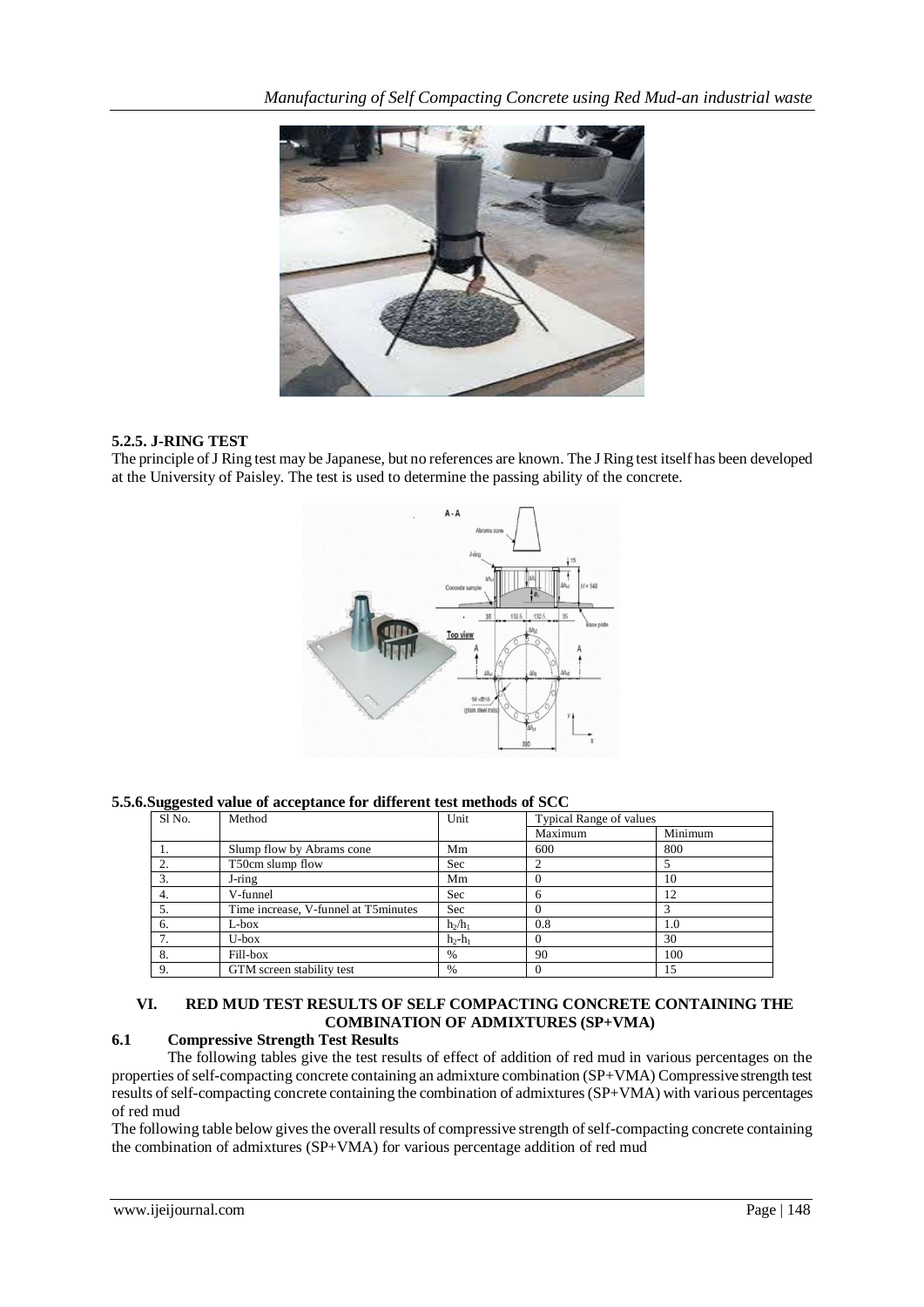| Percentage addition of<br>red mud | Compressive<br>strength<br>(MPa) | Percentage increase or decrease of<br>compressive strength w.r.t ref. mix |
|-----------------------------------|----------------------------------|---------------------------------------------------------------------------|
| $0$ (Ref.)                        | 40.87                            |                                                                           |
|                                   | 41.53                            | $+1.61$                                                                   |
| $\overline{2}$                    | 44.40                            | $+8.63$                                                                   |
| 3                                 | 42.87                            | $+4.89$                                                                   |
| $\overline{4}$                    | 40.54                            | $-0.80$                                                                   |
| 5                                 | 37.53                            | $-8.17$                                                                   |
| 6                                 | 35.30                            | $-13.62$                                                                  |
| 7                                 | 34.45                            | $-15.7$                                                                   |
| 8                                 | 33.45                            | $-18.15$                                                                  |

# **6.2 OVERALL RESULTS OF TENSILE STRENGTH**

The following table below gives the overall results of tensile strength of self-compacting concrete containing the combination of admixtures (SP+VMA) for various percentage addition of red mud.

| Percentage addition of<br>red mud | <b>Tensile strength</b><br>(MPa) | Percentage increase or<br>decrease of tensile |
|-----------------------------------|----------------------------------|-----------------------------------------------|
|                                   |                                  | strength w.r.t. ref mix                       |
| $0$ (Ref.)                        | 3.34                             |                                               |
| 1                                 | 4.00                             | $+19.76$                                      |
| $\mathbf{2}$                      | 4.62                             | $+38.32$                                      |
| 3                                 | 3.34                             | 0                                             |
| $\overline{\mathbf{4}}$           | 3.25                             | $-2.69$                                       |
| 5                                 | 3.10                             | $-7.19$                                       |
| 6                                 | 2.87                             | $-14.07$                                      |
| 7                                 | 2.50                             | $-25.15$                                      |
| 8                                 | 2.16                             | $-35.33$                                      |

# **6.3 OVERALL RESULTS OF FLEXURAL STRENGTH**

The following table below gives the overall results of flexural strength of self-compacting concrete containing the combination of admixtures (SP+VMA) for various percentage addition of red mud.

| <b>Percentage addition</b><br>of red mud | <b>Tensile strength</b><br>(MPa) | Percentage increase or<br>decrease of tensile strength<br>w.r.t. ref mix |
|------------------------------------------|----------------------------------|--------------------------------------------------------------------------|
| $0$ (Ref.)                               | 5.12                             |                                                                          |
| 1                                        | 5.36                             | $+4.69$                                                                  |
| $\mathbf{2}$                             | 5.60                             | $+8.32$                                                                  |
| 3                                        | 5.50                             | $+7.12$                                                                  |
| $\overline{\mathbf{4}}$                  | 5.26                             | $+2.73$                                                                  |
| 5                                        | 5.15                             | $+0.59$                                                                  |
| 6                                        | 4.90                             | $-3.91$                                                                  |
| 7                                        | 4.85                             | $-5.66$                                                                  |
| 8                                        | 4.40                             | $-14.06$                                                                 |

# **6.4 FLOW TEST RESULTS**

The following tables give the flow test results of effect of addition of red mud in various percentages on the properties of self-compacting concrete containing an admixtures combination of (SP+VMA).

| Percentage of red mud | Slump flow (mm) | Time in sec T50 |
|-----------------------|-----------------|-----------------|
|                       | 685             | 4.9             |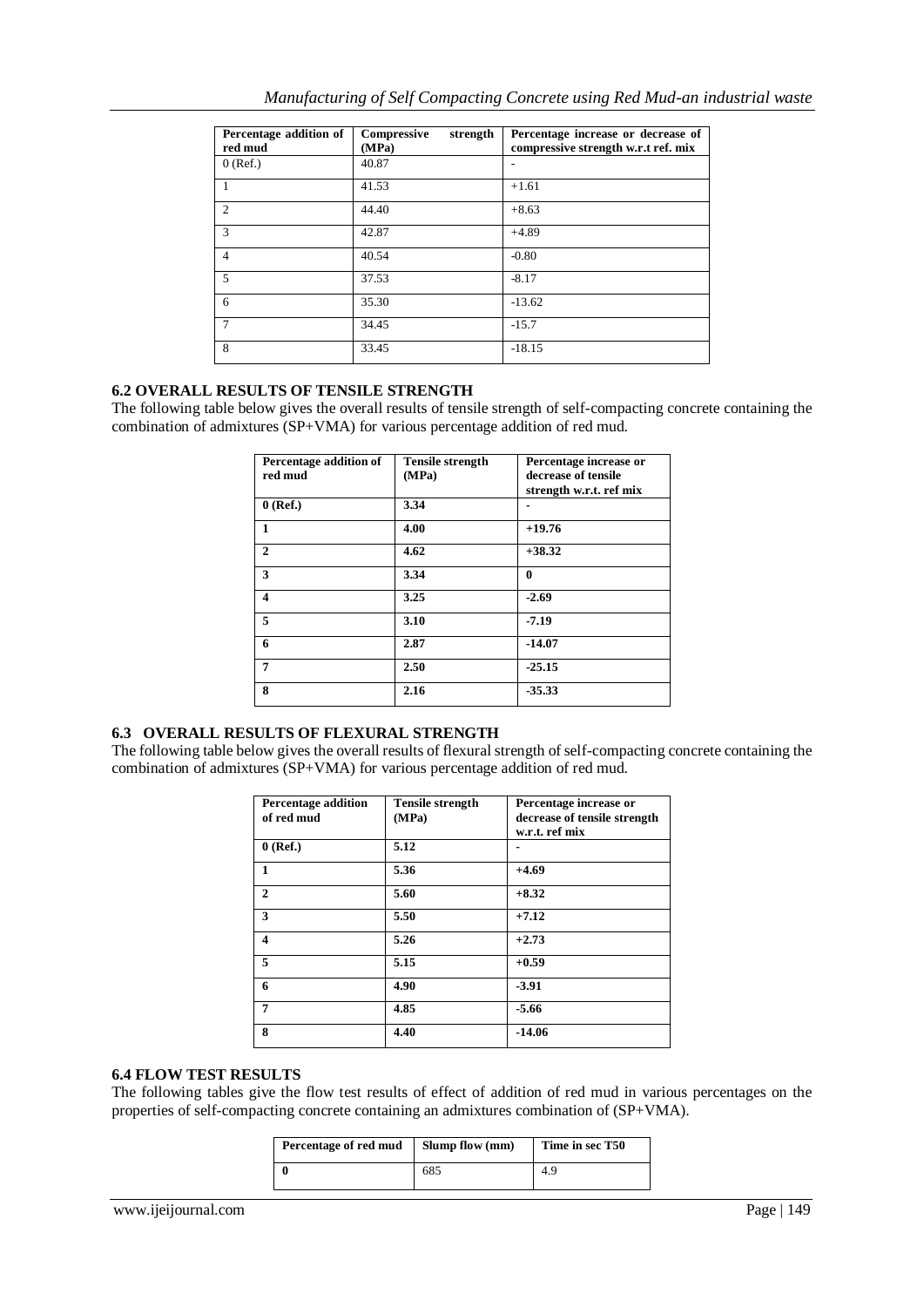| 1                       | 700 | 4.7  |
|-------------------------|-----|------|
| $\mathbf{2}$            | 715 | 4.3  |
| 3                       | 710 | 4.6  |
| $\overline{\mathbf{4}}$ | 690 | 5.2  |
| 5                       | 655 | 5.8  |
| 6                       | 640 | 8.7  |
| 7                       | 600 | 12.2 |
| 8                       | 580 | 13.1 |

# **6.5 Funnel Test Results**

| Percentage of red mud | <b>Flow Time in sec</b> |
|-----------------------|-------------------------|
| $\bf{0}$              | 33.0                    |
| 1                     | 24.7                    |
| $\overline{2}$        | 28.8                    |
| 3                     | 32.8                    |
| 4                     | 34.5                    |
| 5                     | 36.9                    |
| 6                     | 41.9                    |
| 7                     | 52.5                    |
| 8                     | 66.0                    |

# **VII. CONCLUSIONS**

 It has been observed that the compressive strength of self-compacting concrete produced with the combination of admixtures such as (SP+VMA) goes on increasing up to 2% addition of red mud.

 After 2% addition of red mud, the compressive strength starts decreasing, i.e. the compressive strength of self-compacting concrete produced with (SP+VMA) is maximum when 2% red mud is added.

 The percentage increase in the compressive strength at 2% addition of red mud is +8.63. Thus, it can be concluded that maximum compressive strength of self-compacting concrete with the combination of admixtures (SP+VMA) may be obtained by adding 2% red mud which is a waste material from aluminum industry.

 The partial replacement of cement by red mud resulted in producing Self Compacting Concrete, less permeable, anticorrosive, ecofriendly and cost-effective concrete. At each replacement level of cement with red mud an increase in strength and self-compacting properties was observed up to 20% because of higher percentage of finer material.

 The concrete obtained is highly compact with smaller quantity of voids leading to higher strength, increased flowage and self-compacting.

 In higher percentage of red mud, the concrete possesses a very good early strength (7 days) but the rate of growth slows down as replacement in red mud increases.

 Increase in flexural strength of red mud concrete is relatively more than the compressive strength. Although the optimum replacement for achieving desired compressive strength is 20%, it can be even more than 40% for the flexural strength.

 This is the cutting edge in the direction of achieving strength of concrete by utilizing the environment alarming waste red mud to convert as ecofriendly self-compacting concrete.

#### **VIII. SCOPE FOR FURTHER STUDY**

 $\triangleright$  The effect of addition of red mud on the durability characteristics of self-compacting concrete containing more than three admixtures.

 The effect of high temperature on the properties of self-compacting concrete containing more than three admixtures with red mud.

 $\triangleright$  The effect of addition of red mud on the shrinkage and the creep properties of self-compacting concrete containing more than two admixtures.

 $\triangleright$  Similarly, there are lot more mineral admixtures which are the wastage of the industry. The other type of ingredient's wastages used for manufacturer of concrete to reduce the problems of environmental attack.